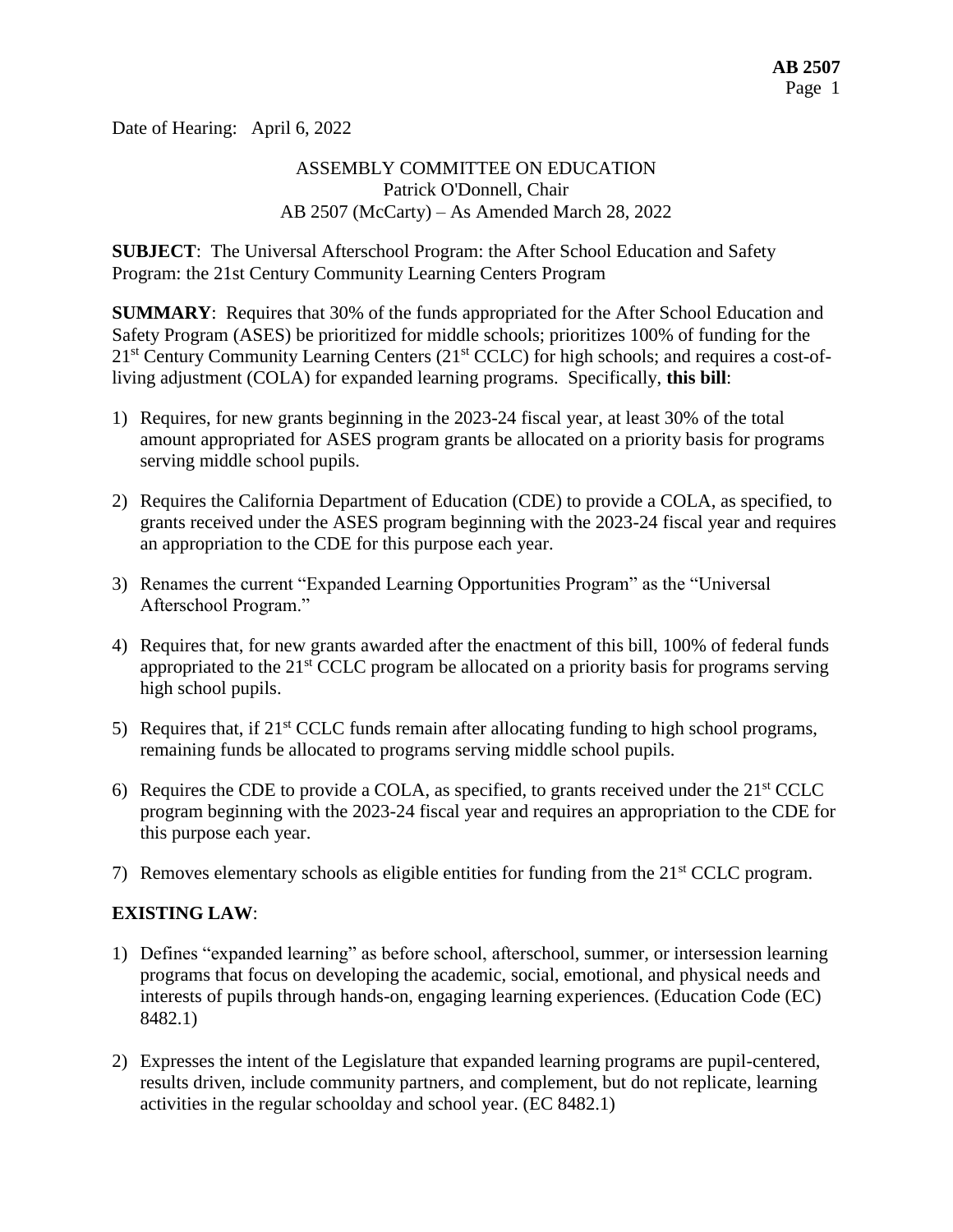- 3) Establishes the ASES program, passed by voters as Proposition 49 in 2002, which provides \$550 million annually for before and afterschool programs for K-9 students. Priority for funding is granted to schools where at least 50% of the students are eligible for free or reduced price meals. ASES programs receive direct grants, for which attendance is projected and grants are funded up-front, in three one-year increments. (EC 8482, 8482.4, & 8482.5)
- 4) Sets the maximum total direct grant awarded annually for an ASES program as \$112,500 for each regular school year for elementary schools and \$150,000 for middle or junior high schools. (EC 8482.55 and 8483.7)
- 5) Provides for a summer grant for ASES programs in excess of 180 days or during any combination of summer, intersession.
- 6) Continuously appropriates \$550 million from the General Fund to the CDE for the ASES program. (EC 8483.5)
- 7) Expresses the intent of the Legislature that the federal 21st CCLC program (Public Law 107- 110) complement the ASES program to provide year-round opportunities for expanded learning. (EC 8484.7)
- 8) Requires that at least 50% of the total amount appropriated for the 21<sup>st</sup> CCLC be allocated on a priority basis for programs serving high school pupils, and at least 40% for programs serving elementary and middle school pupils. (EC 8484.8)
- 9) Establishes the 21<sup>st</sup> CCLC High School After School Safety and Enrichment for Teens (ASSETS) program to create incentives for establishing locally driven school enrichment programs that partner schools and communities to provide academic supports and safe, constructive alternatives for high school pupils in the hours after the regular schoolday, and that support college and career readiness and requires that the CDE implement the ASSETS program only to the extent that federal funds are available. (EC  $8421 \& 8425$ )
- 10) Specifies that an ASSETS grantee receive a five-year grant of up to \$250,000 per year per site, pursuant to meeting of specified conditions, and subject to the availability of federal funds for this purpose. (EC 8426)
- 11) Establishes the ELOP and allocates funding to school districts and charter schools based upon their unduplicated pupil count. Requires, commencing with the 2021-22 school year, as a condition of receipt of these funds, school districts and charter schools to offer to at least all unduplicated pupils in kindergarten to grade 6 and to provide to at least 50% of unduplicated pupils enrolled in kindergarten to grade 6, classroom-based instructional programs with expanded learning opportunity programs that provide access to no less than 9 hours of combined in-person instructional time and expanded learning opportunities per instructional day on schooldays, and no less than 9 hours of expanded learning opportunities per day for at least 30 non-schooldays during intersessional periods. (EC 46120)

## **FISCAL EFFECT**: Unknown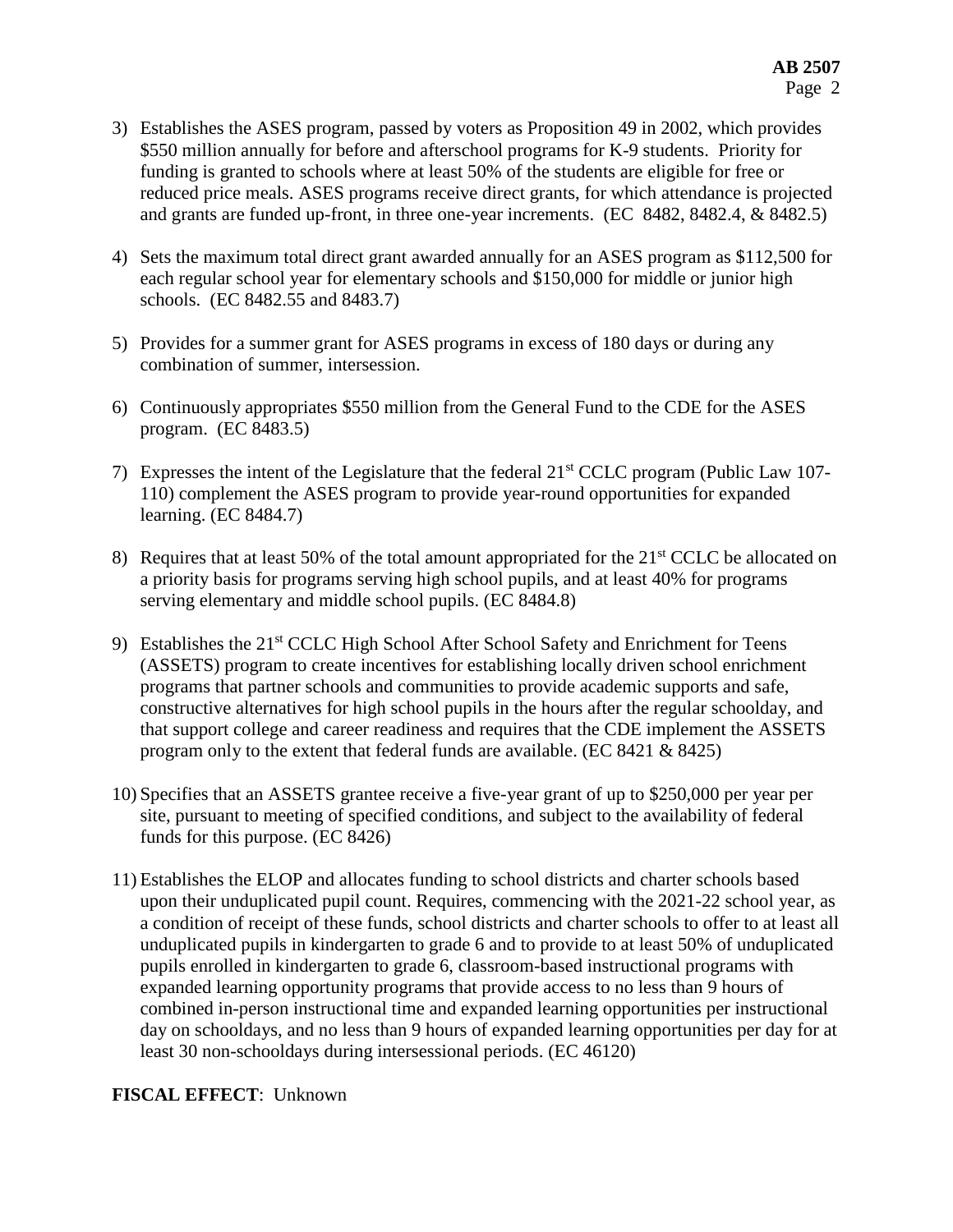# **COMMENTS**:

*Need for the bill.* According to the author, "Quality afterschool programs provide a safe and engaging place that promote the physical, social, emotional, and academic growth of students of all ages. However, the vast majority of funding for afterschool programs is directed towards younger students, leaving out older youth who would strongly benefit from participating in these programs. AB 2507 will ensure an appropriate portion of existing state and federal afterschool funding is prioritized for older youth as California progresses towards its goal of providing universal afterschool."

*Value of afterschool programs.* According to a 2016 report by the Afterschool Alliance, "Research has found that when children from low-income families take part in quality afterschool programs, they see positive gains. Consistent participation in high-quality afterschool programs has been shown to help students improve their work habits and demonstrate higher levels of persistence, and helps to close the achievement gap that exists between children from low-income families and their more affluent peers."

The California Afterschool Advocacy Alliance reports that public afterschool programs:

- Improve school attendance and reduce dropout rates;
- Help English language learners transition to proficiency;
- Expand STEAM learning and develop workforce skills;
- Build social-emotional skills, health, and nutrition;
- Prevent and reduce youth substance use and abuse; and
- Reduce juvenile crime by keeping students engaged during the prime time for crime involving children.

A 2019 report by Fight Crime, Invest in Kids, *From Risk to Opportunity: Afterschool Programs Keep Kids Safe when Juvenile Crime Peaks,* notes that the hours immediately after school lets out, when parents are not likely available to supervise, are the prime time for juvenile crime. Juvenile arrest rates have decreased by 70% nationally since 2000 due in part to increased access to high-quality afterschool programming. Not only do high-quality programs provide youth with a safe and stable environment that can help keep them from engaging in dangerous behavior or becoming the victim of a crime, these programs also contribute to positive outcomes such as improved attendance, improved classroom behavior, better academic outcomes, and increased graduation rates. The positive impact that high-quality afterschool programs have on high school graduation rates is particularly important to law enforcement leaders because they know that six in 10 inmates nationwide do not have a high school diploma.

A 2021 report by the Learning Policy Institute (LPI), *Transforming Challenges Into Opportunities: The Role of Expanded Learning Time in Advancing Educational Equity, notes* that high-quality expanded learning time initiatives support students' development of critical skills, as well as their social-emotional health and well-being. For maximum benefit, these programs should be taught by well-prepared educators who utilize student-centered pedagogy and curriculum. For programming to effectively meet students' needs, it must complement the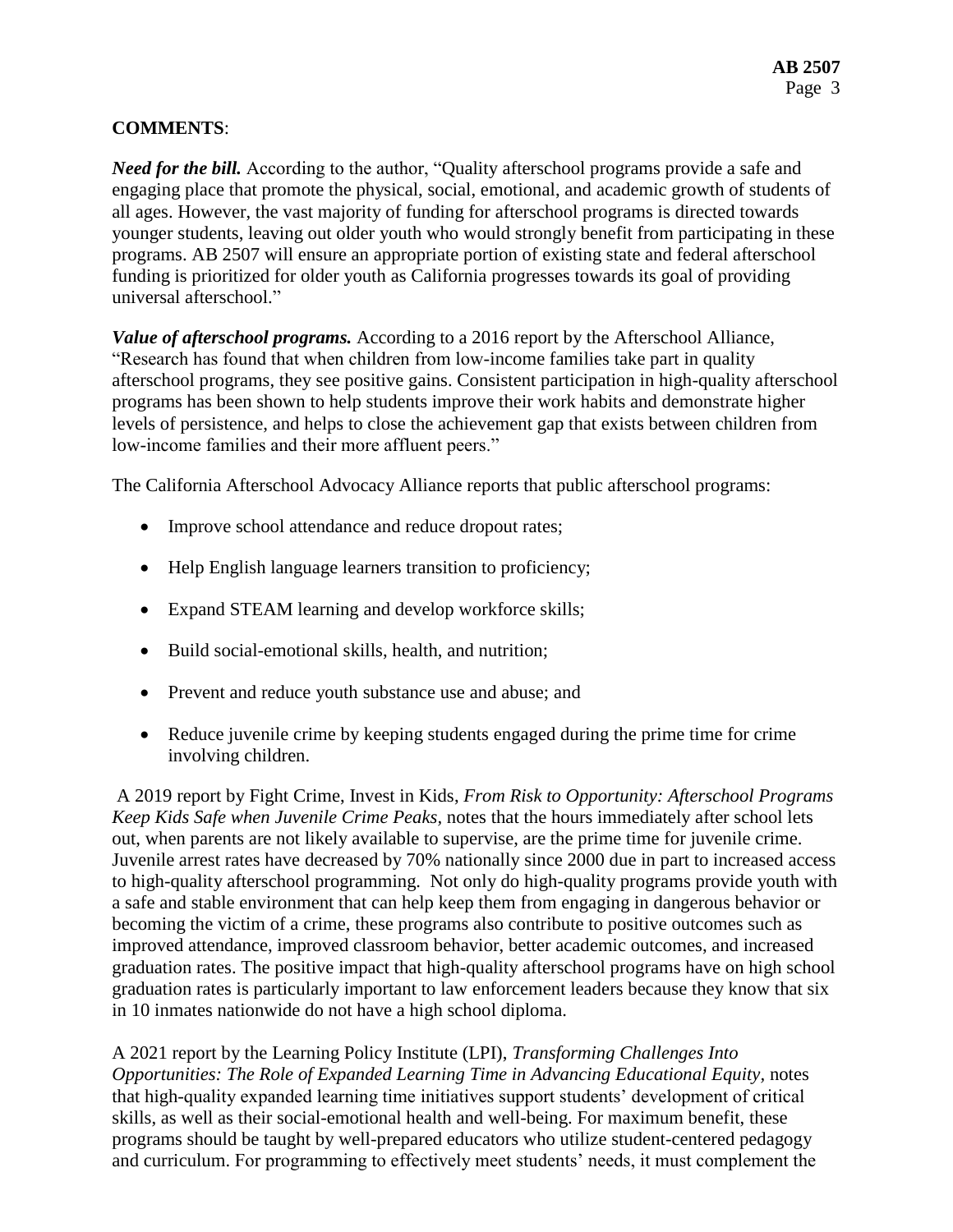learning that takes place during the typical school day in ways that support essential curricular standards and the learning activities developed to achieve those standards. In an ideal world, expanded learning is seamlessly woven into the regular school day.

Decades of research have demonstrated that disparities in out-of-school learning opportunities translate into disparities in academic achievement. By 6th grade, students from middle- and upper-income families typically spend upwards of 6,000 more hours on educational activities than students from low-income families. Research estimates that the cumulative summer learning gap accounts for more than half the difference in 9th-grade achievement between students from low-income families and their more affluent peers, which in turn contributes to the likelihood of students entering college-track high school programs and meeting college-going requirements. Out-of-school time has become an essential tool for mitigating inequitable educational outcomes for students. (LPI, 2021)

*ASES program*. The ASES program, passed by voters as Proposition 49 in 2002, provides a minimum of \$550 million annually from Proposition 98 for before and afterschool programs for kindergarten through grade 9 students. The 2017-18 Budget Act increased ongoing funding to the ASES program by \$50 million for a total of \$600 million. The 2021-22 funding level for ASES was \$744 million, comprised of \$650 million from Proposition 98 state funds and \$94 million from federal ESSER III funds. The daily per-student rate for ASES is \$10.18.

School districts, COEs, state special schools, and charter schools are eligible for funding. Local governments and nonprofit organizations working in partnership with LEAs may also apply for funding. Afterschool programs must commence immediately following the end of the school day and at least until 6 p.m. for 15 hours per week. Grants are provided in three one-year increments with maximum grants at \$152,612 per year for elementary schools, \$203,482 per year for middle or junior high schools. Priority for funding goes to schools where at least 50% of the pupils are eligible for free- or reduced-priced lunch. Each program is required to provide a match equal to not less than one-third of the total grant. Facilities may count towards 25% of the local contribution.

Participating afterschool programs are required to have an educational and literacy component in which tutoring or homework assistance is provided in one or more of the following areas: language arts, mathematics, history and social science, computer training, or sciences; and an educational enrichment component, which may include, but is not limited to, fine arts, career technical education, career exploration, recreation, physical fitness and prevention activities. ASES grantees are able to apply for summer/supplemental funding in order to operate for more than 180 days, including during summer, intersession or vacation periods.

According to the California Afterschool Advocacy Alliance, ASES programs serve more than 400,000 students at 4,200 schools each day. The CDE reports that, as of 2018-19, a total of 4,548 California schools received ASES and/or 21<sup>st</sup> CCLC funding and served a total of 885,993 students. Characteristics of those participating in the programs include the following:

- 49.8% female, 50.2% male:
- 83.3% socioeconomically disadvantaged;
- 24.8% English language learners;
- 5.7% homeless;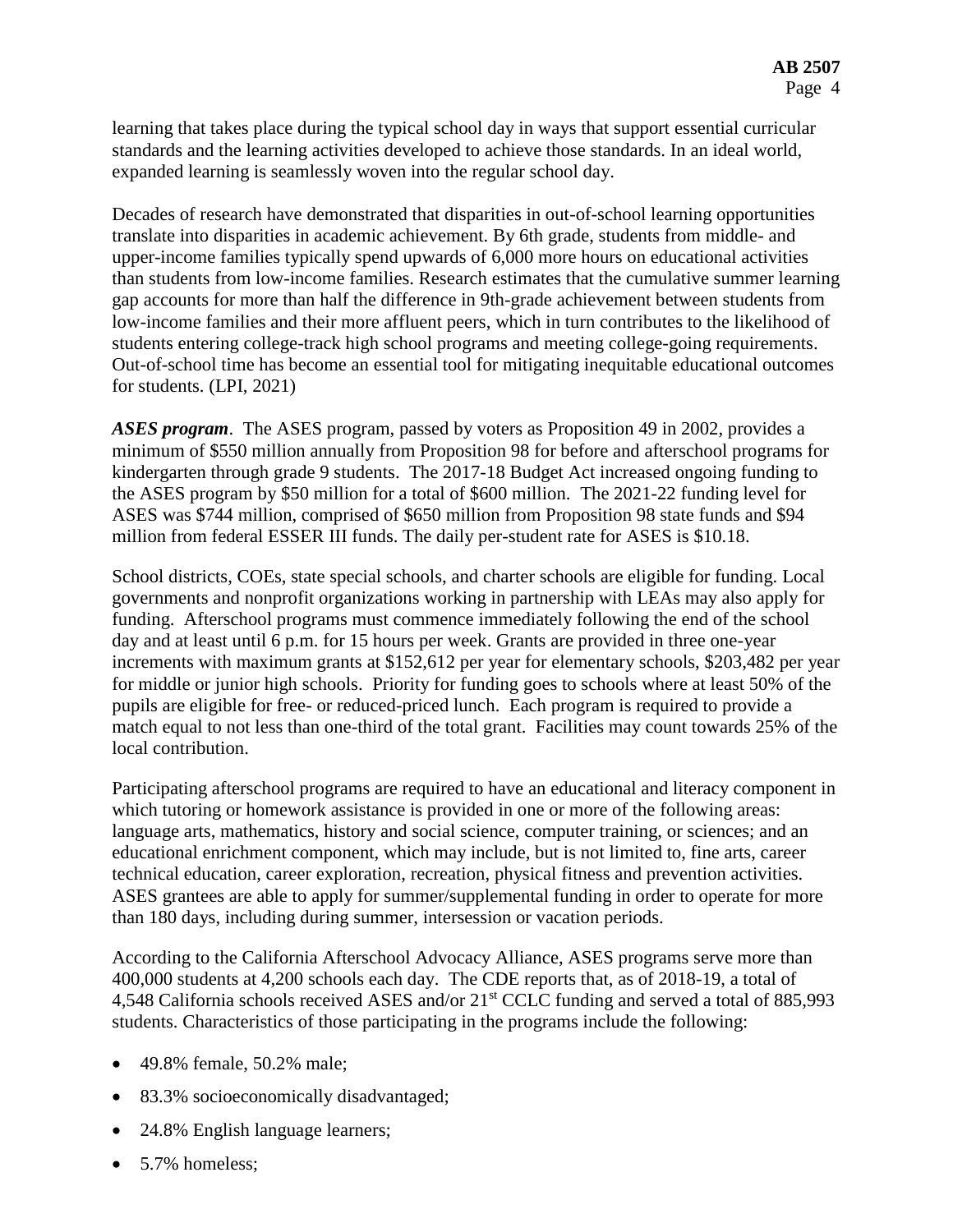- 11.9% students with a disability; and
- 71.5% Latino; 9.8% White; 8.0 % Black; 5.4% Asian.

21<sup>st</sup> CCLC Program. The 21<sup>st</sup> CCLC program is a federally funded competitive grant program. The purpose of the program is to support the creation of community learning centers that provide academic enrichment opportunities during non-school hours for children, particularly students who attend high-poverty and low-performing schools. The program helps students meet state and local student standards in core academic subjects, such as reading and math; offers students a broad array of enrichment activities that can complement their regular academic programs; and offers educational services to the families of participating children. Programs must operate during every regular school day and may operate during summer, weekends, intercession, or vacation periods.

This program is federally funded, and makes up the smallest portion of California's afterschool funding. Federal law allows this funding to be used to serve children in any grade (TK-12), but California reserves 50% of the funding for high school students in the Afterschool Safety and Enrichment for Teens (ASSETS) program.

In 2021-22 21st CCLC programs received \$146 million in federal funds. One-time federal COVID relief funding is supporting temporary rate increases and additional slots. These funds will temporarily increase the 21st CCLC per student daily rate from \$7.50 to \$10.18 in 2021-22 and 2022-23. The Governor's Budget proposes an additional \$54 million to 21st CCLC to make permanent the temporary rate increase.

*21st CCLC High School After School Safety and Enrichment for Teens (ASSETS*). The purpose of the ASSETs program is to provide local flexibility in the establishment or expansion of community learning centers that provide students in grades 9 to 12 with academic enrichment opportunities and activities designed to complement the student's regular academic program and that support college and career readiness, assist with literacy and related educational development services for families of these students, and provide a safe environment for students participating in their programs. This is the only dedicated expanded learning funding currently available in California for high school students.

*Expanded Learning Opportunity Program (ELOP).* The ELOP program, established in 2021, provides funding for afterschool and summer school enrichment programs for Transitional Kindergarten (TK) through  $6<sup>th</sup>$  grade pupils. The state provided \$1.8 billion Proposition 98 funding in 2021-22 to establish this program, with a goal to reach \$5 billion annually by 2025- 26. School districts and charter schools are required to offer at least nine hours of combined inperson instructional time and expanded learning opportunities during the school day and for 30 days during the summer. The program must include educational and enrichment components with maximum student to staff ratios of 20:1.

Funding for ELOP is apportioned on a formula basis rather than through a competitive grant process. Funding is based on the district or charter's number of English learners and low-income pupils in grades TK-6<sup>th</sup> grade, as shown in the table below. Changes in the program for 2022-23, as proposed in the Governor's Budget are also included: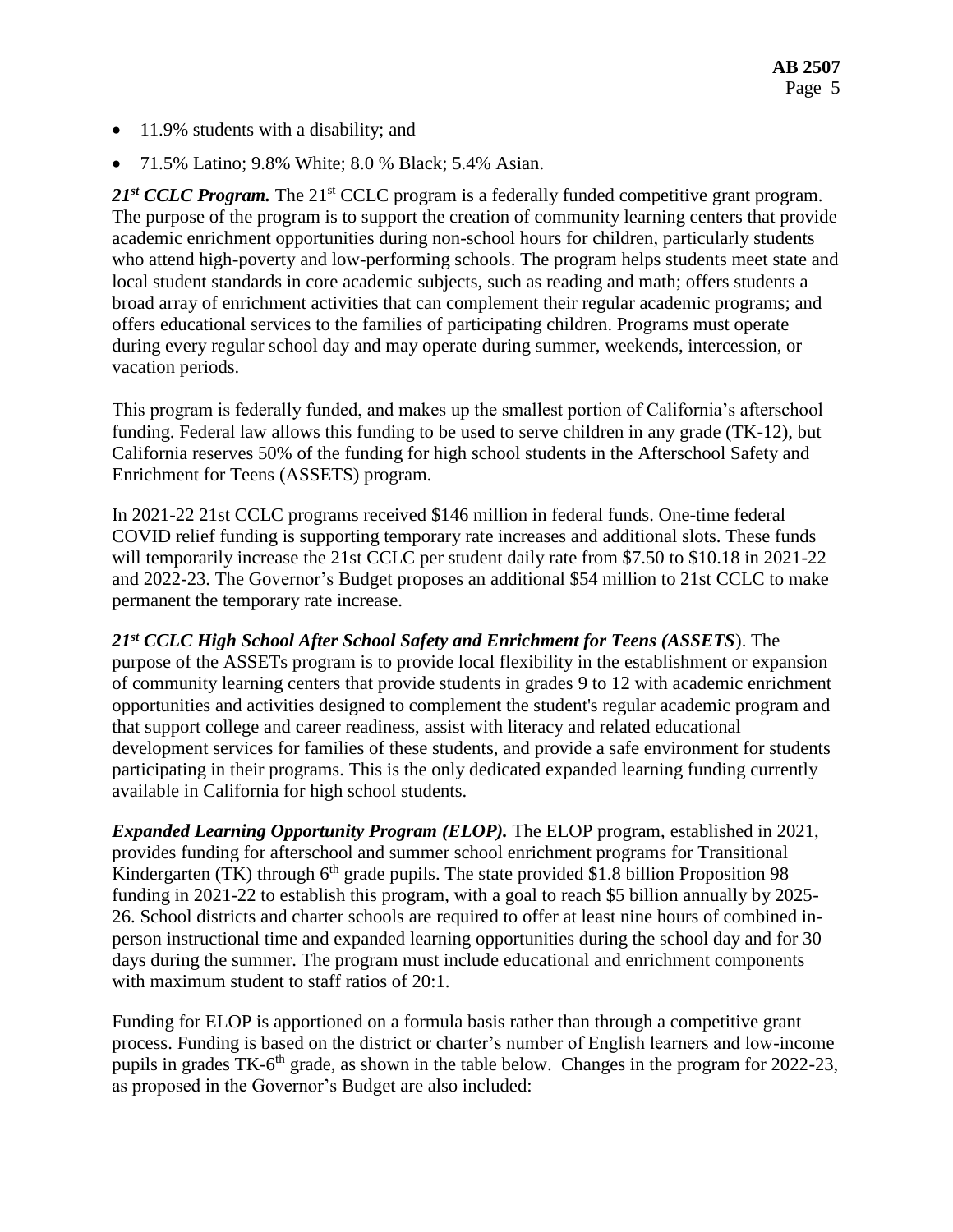| <b>ELOP</b> Program                                          | <b>Tier 1-Unduplicated Pupil</b><br><b>Percentage (UPP)</b>                                   | Tier 2 - UPP                                                                          |
|--------------------------------------------------------------|-----------------------------------------------------------------------------------------------|---------------------------------------------------------------------------------------|
| English learner (EL) and low-<br>income (LI) pupil threshold | 80% or more in 2021-22<br>75% or more in 2022-23                                              | $<80\%$ in 2021-22<br>$\langle 75\% \text{ in } 2022 - 23 \rangle$                    |
| Funding per EL/LI pupil                                      | \$1,170 in 2021-22<br>\$2,500 in 2022-23                                                      | \$672 in 2021-22<br>\$2,000 in 2022-23 (estimate)                                     |
| Program offering/access                                      | Offer program to all students<br>and provide access to every<br>student requesting enrollment | Offer program to all EL/LI<br>students and provide access to<br>50% of EL/LI students |
| Audit requirement                                            | Beginning in 2023-24                                                                          | Beginning in 2023-24                                                                  |

*Source: Legislative Analyst Office, February 2022.*

The Governor's Budget proposes \$4.4 billion in Proposition 98 funding for ELOP for 2022-23, which would bring the funding to 88% of the \$5 billion target.

*Afterschool programs benefit high school pupils.* A large body of research demonstrates that older youth benefit from attending afterschool programs. A study on the impacts of the ASSETS program for high school students in California found small but positive effects on Englishlanguage arts and math scores, school attendance, and suspension rates (National Center for Research on Evaluation, Standards, and Student Testing, 2012).

A 2021 WestEd study, *Promoting Protective Factors in California's Afterschool Programs,*  looked at how afterschool programs promote "protective factors" (e.g. adult supports and positive environments), which protect against or mitigate against risk factors (e.g. poverty and adverse childhood experiences), and increase the likelihood of resilience and successful outcomes. In many respects, afterschool programs are a more effective venue for fostering protective factors than the school system due to their emphasis on the importance of promoting positive adult relationships, youth engagement, and social-emotional learning. The study found that students who participated in afterschool programs had higher levels of meaningful participation in school and reported greater levels of school connectedness, academic motivation, and caring adult relationships than non-participants. Across all of the indicators measured, the positive effects were greater among high school students than students in younger grades.

A 2012 independent statewide evaluation of high school afterschool programs in California, by the National Center for Research on Evaluation, Standards, and Student Testing, found that:

- High School students who attended ASSETs programs performed slightly better than nonparticipants did on their English-language arts and math assessment scores;
- Program sites that were observed as high in quality features of youth development impacted students' positive perceptions of academic competence, socio-emotional competence, future aspirations, and life skills;
- Participation in an ASSETs program had a small positive effect on school attendance;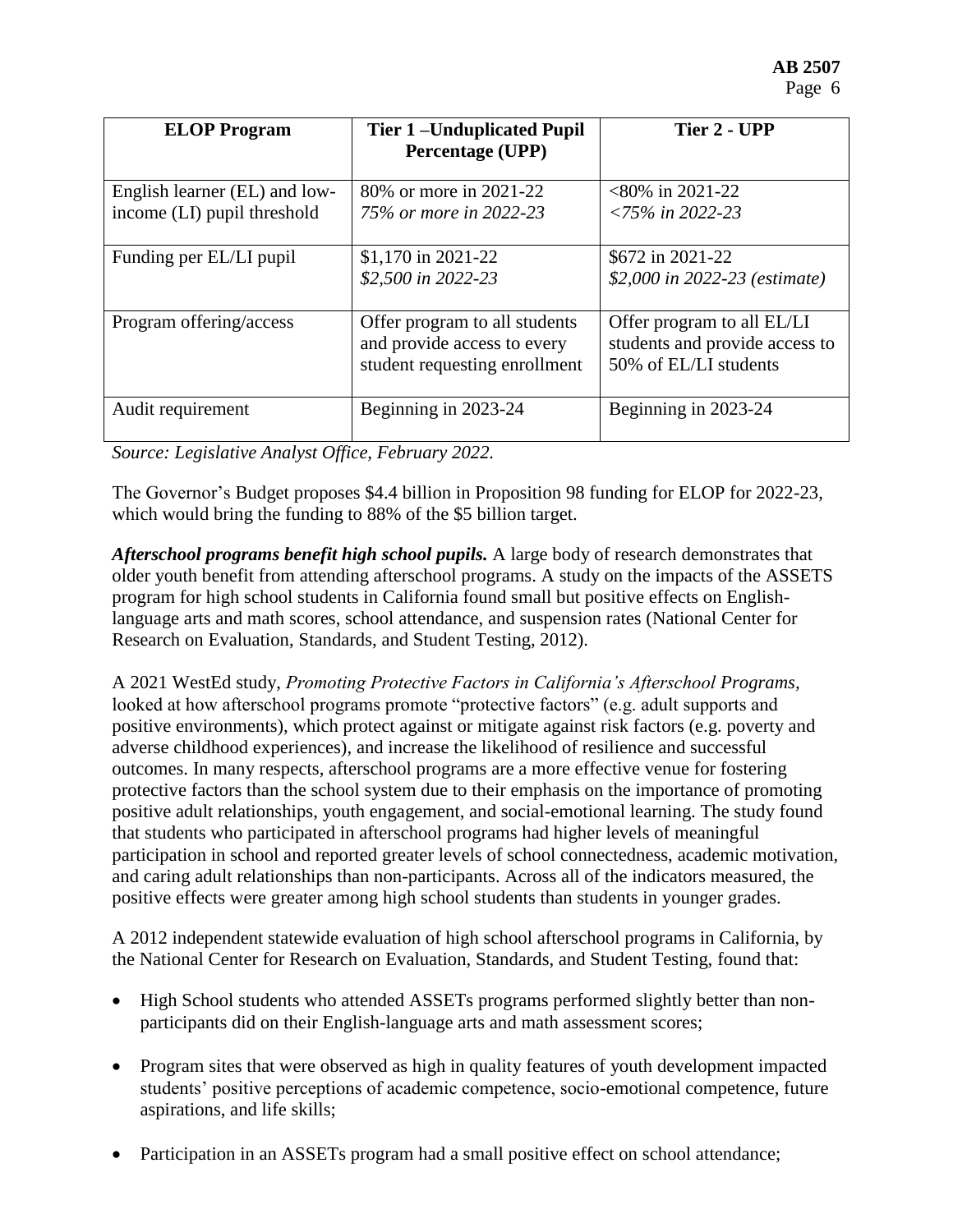- Frequent participants at the afterschool programs were found to be less likely to be suspended than students who did not participate at all; and
- All stakeholders (parents, teachers, students) felt that the programs helped students' academic attitudes, cognitive competence, socio-emotional competence, and future aspirations.

*Current funding for afterschool programs prioritizes elementary school pupils.* According to the author, the vast majority of current afterschool funding is prioritized for grades TK-6, leaving out older youth who could benefit from access to these programs. Only 2.8% of total afterschool funding in the state is dedicated for high school students. The percentage of afterschool funding directed towards youth and middle and high school will decrease in the next 3 years as the funding for grades TK-6 through the ELOP program grows from the current \$1.7 billion to the full \$5 billion. This bill would maintain the current level of 30% of ASES funding for middle school pupils and increases the percentage of  $21<sup>st</sup> CCLC$  funding for high school pupils from 50% to 100%.

*Arguments in support.* According to the Partnership for Children and Youth, sponsors of the bill, "The vast majority of funding for afterschool programs is directed toward younger students, leaving out older youth who would strongly benefit from participating in these programs. Less than 25% of high schools in California receive any state or federal funding for afterschool programs, and only 2.8% of total afterschool funding in the state is dedicated to high school students.

However, middle school and high school students stand to benefit tremendously from expanded learning programs. Research shows that older youth who participate in afterschool programs demonstrate improved academic success, career preparation, and social and emotional development compared to youth who did not participate.

California is facing an attendance and engagement crisis in high schools. The COVID-19 pandemic has had devastating effects on the mental health, engagement, and learning of middle and high school students across the state. Given all the research and experience pointing to the impacts of afterschool participation on increased school attendance, we cannot afford to miss the opportunity of providing more teens with the engaging learning opportunities and meaningful relationships that quality afterschool programs provide."

*Related legislation.* AB 2501 (Carrillo) of the 2021-22 Session would establish the California Universal Afterschool Program Workgroup to develop recommendations and proposals to reduce impediments and to develop a roadmap for providing universal access to afterschool programs for all school-age children.

AB 1112 (Carrillo) of the 2021-22 Session would have required the CDE to conduct a statewide cost study, utilizing an expanded learning stakeholder group, to determine adequate funding levels for expanded learning programs and make associated recommendations. This bill was held in the Senate Appropriations Committee.

AB 130 (Committee on Budget) Chapter 44, Statutes of 2021, establishes the Expanded Learning Opportunity Program (ELOP) and appropriates \$753 million for allocation to specified school districts and charter schools serving a high proportion of unduplicated pupils. Requires, upon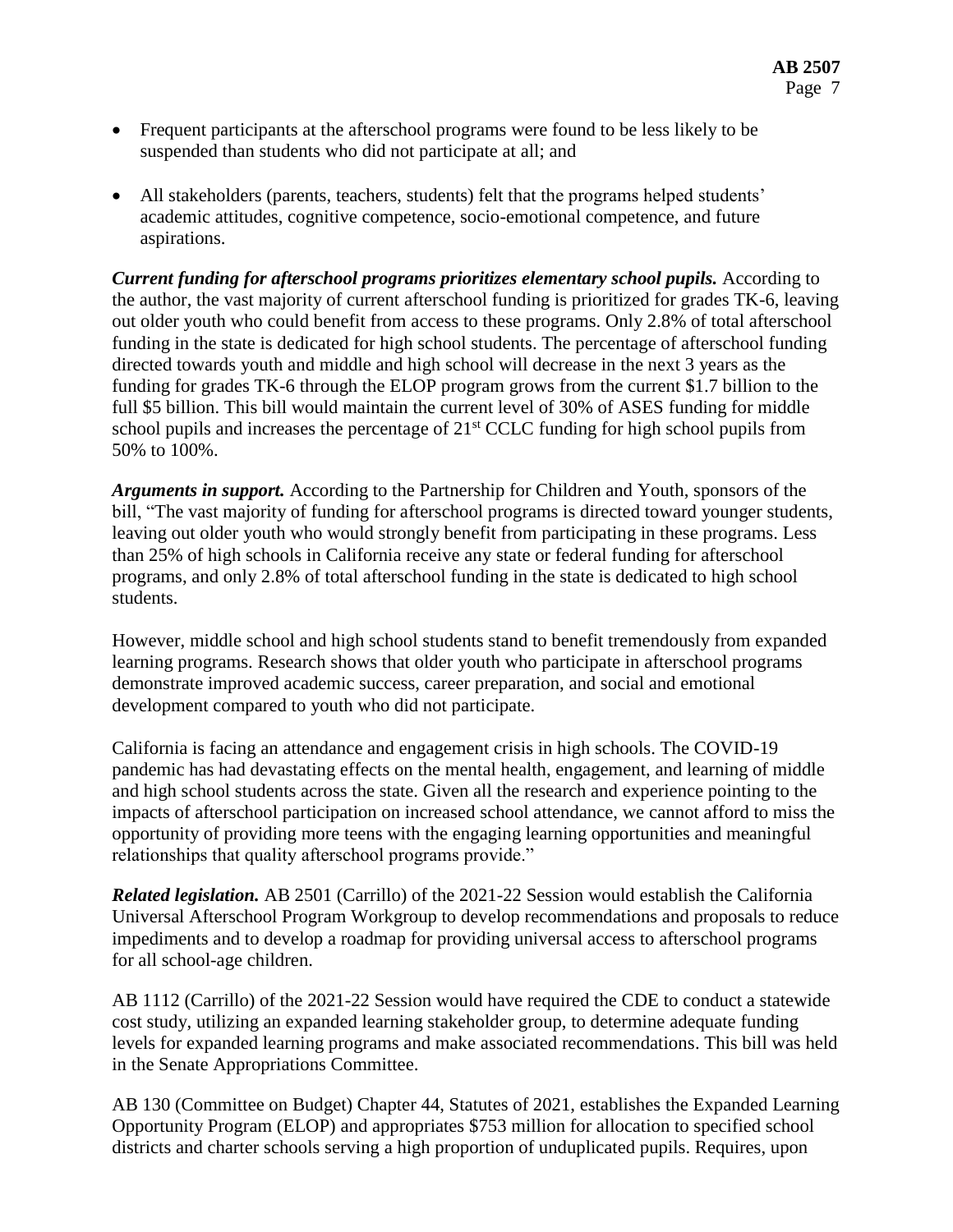receipt of funding for this purpose, specified schools serving pupils in kindergarten through grade 6 to provide at least 50% of unduplicated pupils with expanded learning opportunity programs for a minimum of 9 hours of combined in-person instruction and expanded learning opportunities on school days and no less than 9 hours of expanded learning opportunities per day for at least 30 non-schooldays during summer and intersessional periods.

AB 1725 (Carrillo) of the 2019-20 Session would have increased funding for the ASES program by \$112.8 million, beginning in the 2019-20 fiscal year, and specified conditions for ongoing increases. This bill was held in the Senate Education Committee.

AB 1085 (McCarty) of the 2019-20 Session would have encouraged ASES programs, the 21st CCLC programs, and the ASSETS programs to establish programs designed to educate about and prevent substance use disorders or to prevent harm from substance abuse; would have required the State Department of Health Care Services (DHCS) to enter into interagency agreements with the CDE to administer those programs; and authorizes DHCS to consider selecting those programs for funding from the Youth Education, Prevention, Early Intervention, and Treatment Account (YEPEITA) portion of the Control, Regulate and Tax Adult Use of Marijuana Act. This bill was vetoed by the Governor with the following message:

This bill would authorize the DHCS to redirect cannabis tax funds generated under Proposition 64 to after-school programs administered by the state. I support increased access to after-school programs, which is why I worked with the Legislature to provide an additional \$50 million to support these programs. This bill, however, attempts to change the funding allocation process specified by Proposition 64, which does not authorize the Legislature to modify the fund allocation process prior to July 1, 2028.

SB 78 (Leyva) of the 2017-18 Session would have appropriated to the ASES program an additional \$99 million in the 2017-18 fiscal year and each fiscal year thereafter, and commencing with the increases to the minimum wage implemented during the 2018–19 fiscal year, and every fiscal year thereafter, required the DOF to adjust the total ASES program funding amount of \$654 million by adding an amount necessary to fund an increase in the daily pupil rate of 50% of each increase to the minimum wage. This bill was held in the Assembly Education Committee.

SB 645 (Hancock) of the 2015-16 Session would have authorized an ASES program to suspend operation for up to five days in a fiscal year beginning January 1, 2016. This bill was held in the Assembly Appropriations Committee.

AB 1426 (Cooper) of the 2015-16 Session would have increased the per-student daily and weekly rates for the ASES program, and eliminated the requirement for the afterschool component of the program to operate at least until 6 p.m. on regular schooldays. This bill was held in the Senate Appropriations Committee.

AB 2663 (Cooper) of the 2015-16 Session would have continuously appropriated \$73.3 million for the ASES beginning with the 2016-17 fiscal year and adjusted the appropriation annually thereafter based on the California Consumer Price Index. This bill was held in the Assembly Appropriations Committee.